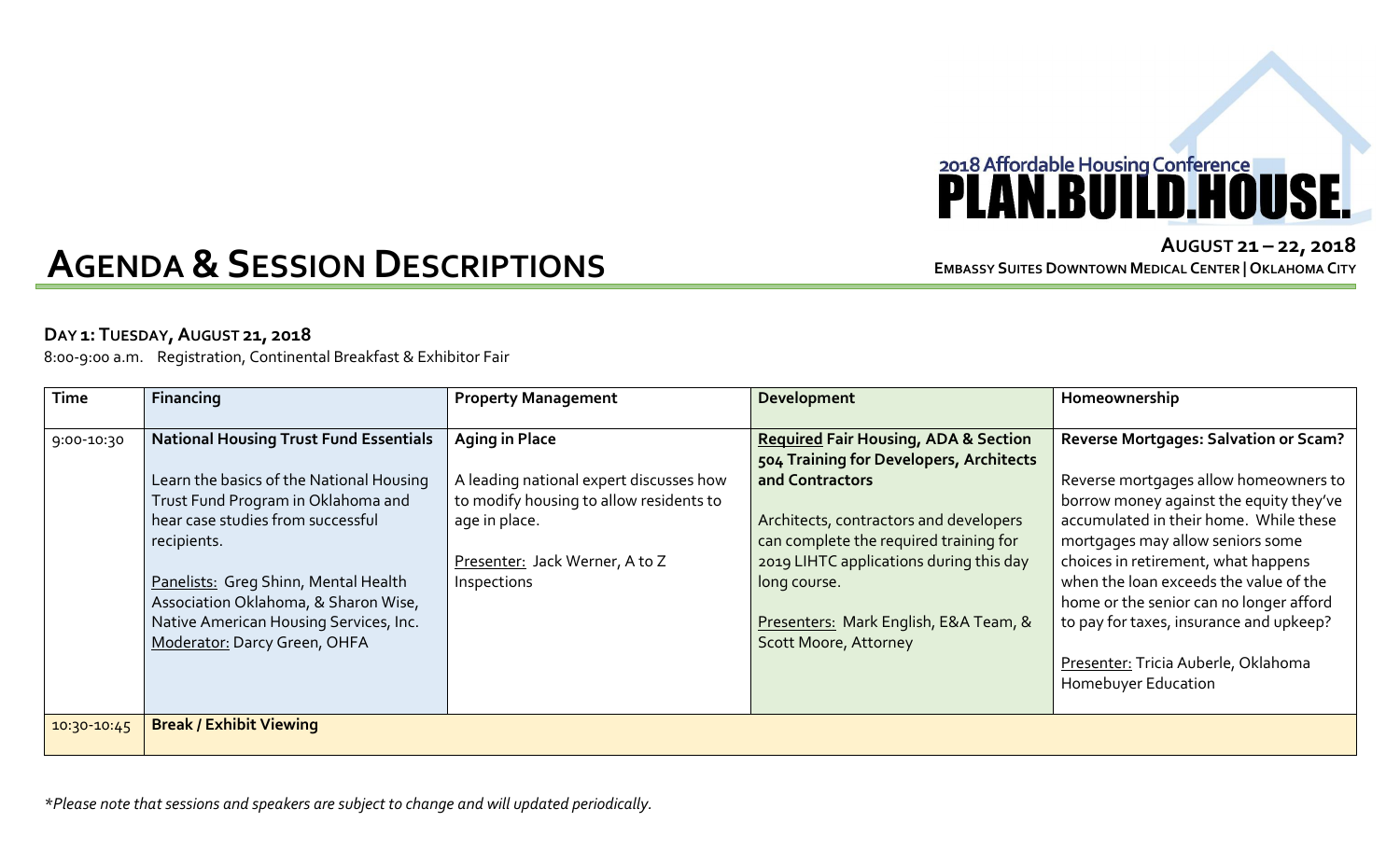| 10:45-Noon  | <b>Funding Through the Federal Home</b>                                     | <b>Income Averaging</b>                  | <b>Required Fair Housing, ADA &amp; Section</b>                                                                           | <b>Native American Housing Resources</b>    |
|-------------|-----------------------------------------------------------------------------|------------------------------------------|---------------------------------------------------------------------------------------------------------------------------|---------------------------------------------|
|             | Loan Bank of Topeka & the Federal                                           |                                          | 504 Training for Developers, Architects                                                                                   |                                             |
|             | <b>Reserve Bank of Kansas City-OKC</b>                                      | Understand how the new income            | and Contractors continued                                                                                                 | HUD's Office of Native American             |
|             | <b>Branch</b>                                                               | averaging option will impact leasing and |                                                                                                                           | Programs offers a broad array of Indian     |
|             |                                                                             | compliance monitoring.                   |                                                                                                                           | Country specific housing programs.          |
|             | Learn about funding opportunities                                           |                                          |                                                                                                                           | Programs include the HUD_VASH, Indian       |
|             | through the Federal Home Loan Bank                                          |                                          |                                                                                                                           | Housing Block Grant Program and HUD         |
|             | AHP and the Federal Reserve Bank of                                         | Panelists:                               |                                                                                                                           | Section 184 Indian Home Guarantee           |
|             | Kansas City Investment Connections                                          | Sandra McGougan, OHFA; Garth Rieman,     |                                                                                                                           | Program. Learn which programs are           |
|             | Program.                                                                    | National Council of State Housing        |                                                                                                                           | available on and off native land, serve     |
|             |                                                                             | Agencies; Mike Celkis, CohnReznick; and  |                                                                                                                           | homeless veterans or support housing        |
|             | Presenters: Tom Thull, Federal Home                                         | Jim Rice, Arzon Development Company,     |                                                                                                                           | development.                                |
|             | Loan Bank of Topeka, & Steve                                                | LLC.                                     |                                                                                                                           |                                             |
|             | Shepelwich, Federal Reserve Bank of                                         | Moderator: TBD                           |                                                                                                                           | Panelists: Michelle Tinnin, HUD Native      |
|             | Kansas City-OKC Branch                                                      |                                          |                                                                                                                           | American Programs, & Nancy Bainbridge,      |
|             |                                                                             |                                          |                                                                                                                           | Bank 2                                      |
|             |                                                                             |                                          |                                                                                                                           | Moderator: Sandra Kerr, FDIC                |
|             |                                                                             |                                          |                                                                                                                           |                                             |
| Noon-1:30   | Luncheon & General Session: Welcome & Purpose                               |                                          |                                                                                                                           |                                             |
|             | Greg Shinn, OCAH Board President & Deborah Jenkins, OHFA Executive Director |                                          |                                                                                                                           |                                             |
|             |                                                                             |                                          | Keynote Speaker: Beth VanDuyne, Regional Administrator, U.S. Department of Housing and Urban Development Southwest Region |                                             |
| $1:30-2:45$ | <b>New Markets Tax Credit Basics and</b>                                    | SQ788: Now What?                         | <b>Required Fair Housing, ADA &amp; Section</b>                                                                           | Oklahoma Homebuyer Resources                |
|             | their Role in Affordable Housing                                            |                                          | 504 Training for Developers, Architects                                                                                   |                                             |
|             |                                                                             | A panel of experts discuss property      | and Contractors continued                                                                                                 | Presenters will cover Oklahoma-specific     |
|             | A session focused on introduction New                                       | management issues related to the         |                                                                                                                           | affordable housing resources such as        |
|             | Markets Tax Credits (NMTC) financing                                        | passage of SQ788: Medical Marijuana.     |                                                                                                                           | down payment assistance, programs for       |
|             | and how NMTC can benefit community                                          |                                          |                                                                                                                           | specific populations such as teachers and   |
|             | development. The session will also                                          | Presenters: David Chapman, Phd.D,        |                                                                                                                           | fire fighters, and rehabilitation programs. |
|             | discuss how NMTC financing can be used                                      | University of Central Oklahoma; Chris    |                                                                                                                           |                                             |
|             | to fund affordable housing or be paired                                     | Cotner, Attorney; & Mark Woodward,       |                                                                                                                           | Presenters: LeeAnn Smith, OHFA; Tom         |
|             | with Low Income Housing Tax Credits to                                      | Oklahoma Bureau of Narcotics             |                                                                                                                           | Thull, Federal Home Loan Bank of            |
|             | create high impact projects serving low                                     | Moderator: Chris Griswold, Attorney      |                                                                                                                           | Topeka; & Dena Sherrill, REI Oklahoma       |
|             | income communities.                                                         |                                          |                                                                                                                           |                                             |
|             |                                                                             |                                          |                                                                                                                           |                                             |
|             | Presenter: Monica Clark Petersen, S.B.                                      |                                          |                                                                                                                           |                                             |
|             | <b>Clark Companies</b>                                                      |                                          |                                                                                                                           |                                             |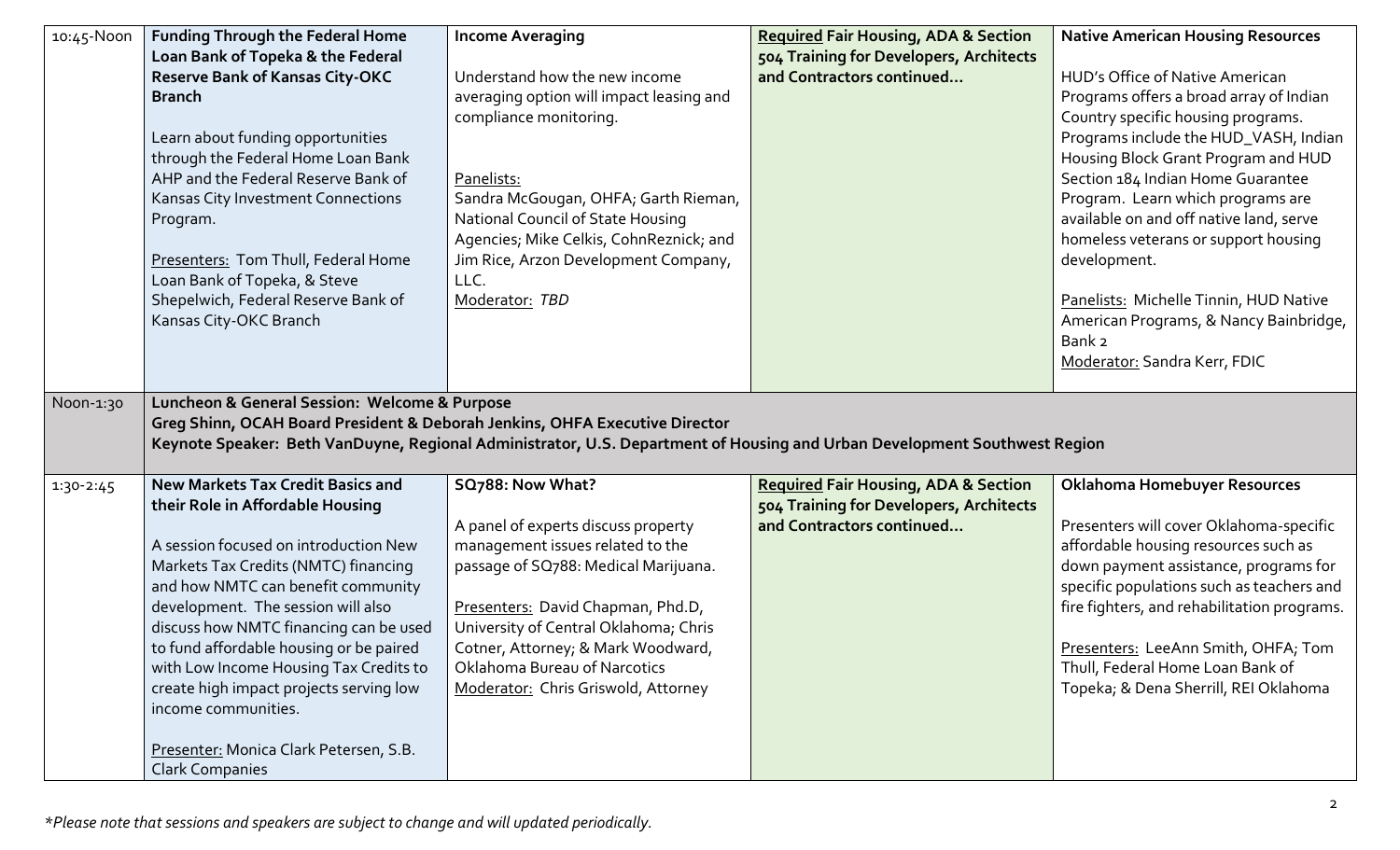| $2:45-3:00$   | <b>Break / Exhibit Viewing</b>                                                                                                                                                                                                                                                                                     |                                                                                                                                                                                                                                                                                                                                                                                                     |                                                                                                                         |                                                                                                                                                                                                                                                                                                                                                                                                                                                                                                                                                                                                                                                                           |
|---------------|--------------------------------------------------------------------------------------------------------------------------------------------------------------------------------------------------------------------------------------------------------------------------------------------------------------------|-----------------------------------------------------------------------------------------------------------------------------------------------------------------------------------------------------------------------------------------------------------------------------------------------------------------------------------------------------------------------------------------------------|-------------------------------------------------------------------------------------------------------------------------|---------------------------------------------------------------------------------------------------------------------------------------------------------------------------------------------------------------------------------------------------------------------------------------------------------------------------------------------------------------------------------------------------------------------------------------------------------------------------------------------------------------------------------------------------------------------------------------------------------------------------------------------------------------------------|
| $3:00 - 4:30$ | Tax Credit 101<br>Oklahoma Housing Credit experts discuss<br>basic Oklahoma Housing Credits<br>requirements related to the federal Low<br>Income Housing Tax Credit Program<br>including 4% and 9% developments.<br>Presenters: Darrell Beavers, OHFA, &<br>Sammy Ehtisham, Midwest Housing<br><b>Equity Group</b> | Developing & Implementing a Smoke-<br><b>Free Policy for Housing</b><br>Explore the intricacies of designing and<br>implementing a smoke free policy for<br>healthy housing.<br>Panelists: Matthew Mills, Oklahoma City<br>Housing Authority; Bobbi Jo Lucas,<br>Cornerstone Associates, LLC; & Deb<br>Holcomb, Excel Development<br>Moderator: Sara Church, Midwest<br><b>Housing Equity Group</b> | <b>Required Fair Housing, ADA &amp; Section</b><br>504 Training for Developers, Architects<br>and Contractors continued | <b>Duty to Serve</b><br>In January 2018, Fannie Mae and Freddie<br>Mac began to execute their Duty to Serve<br>plans which focus on three key<br>underserved market segments:<br>manufactured housing, affordable<br>housing preservation and rural housing /<br>housing on Tribal trust and restricted<br>lands. The plans include new product<br>development, increased loan purchases,<br>ground-breaking research and expanded<br>consumer education aimed at improving<br>access to affordable housing for low- and<br>moderate-income populations.<br>Panelists: Kellie Coffey, Fannie Mae, &<br>Kelly Noonan Marrocco, Freddie Mac<br>Moderator: Sandra Kerr, FDIC |
| 4:30-6:30     | <b>Cocktail Reception &amp; Networking Event</b>                                                                                                                                                                                                                                                                   |                                                                                                                                                                                                                                                                                                                                                                                                     |                                                                                                                         |                                                                                                                                                                                                                                                                                                                                                                                                                                                                                                                                                                                                                                                                           |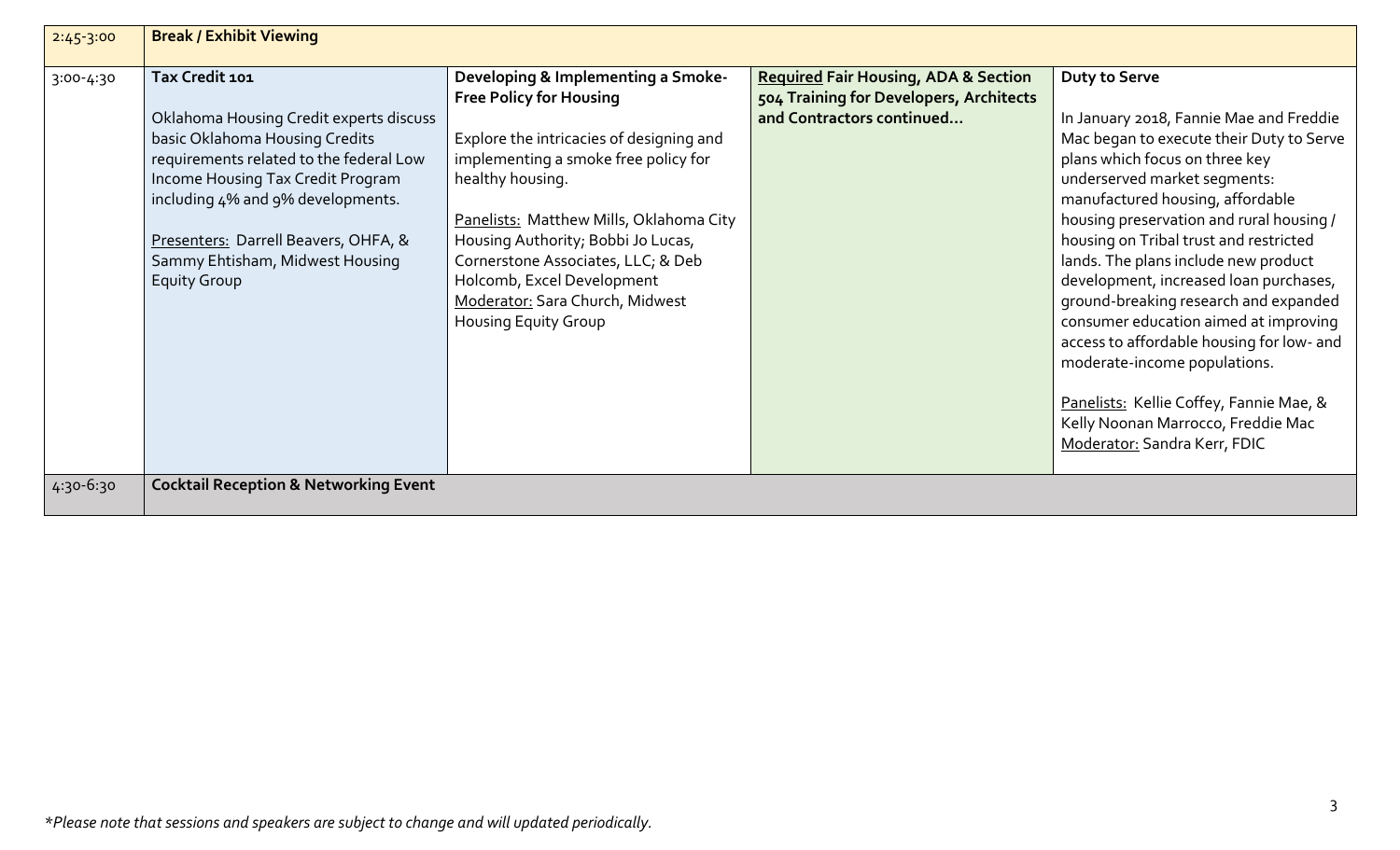## **DAY 2: WEDNESDAY,AUGUST 22, 2018**

7:30 - 8:30 a.m. Registration, Continental Breakfast & Exhibitor Fair

| 8:30-10:00                | Keynote Presentation: Matthew Desmond, Author of Evicted                                                                                                                                                                                                                                                                                                                                                                              |                                                                                                                                                                                                                                                                                                                                                                            |                                                                                                                                                                                                                                                                                                                                                                                                                                                   |                                                                                                                                                                                                                                                                                                                                                                                 |
|---------------------------|---------------------------------------------------------------------------------------------------------------------------------------------------------------------------------------------------------------------------------------------------------------------------------------------------------------------------------------------------------------------------------------------------------------------------------------|----------------------------------------------------------------------------------------------------------------------------------------------------------------------------------------------------------------------------------------------------------------------------------------------------------------------------------------------------------------------------|---------------------------------------------------------------------------------------------------------------------------------------------------------------------------------------------------------------------------------------------------------------------------------------------------------------------------------------------------------------------------------------------------------------------------------------------------|---------------------------------------------------------------------------------------------------------------------------------------------------------------------------------------------------------------------------------------------------------------------------------------------------------------------------------------------------------------------------------|
| 10:00-10:30               | Break/Exhibitor Fair/Book Signing with Matthew Desmond                                                                                                                                                                                                                                                                                                                                                                                |                                                                                                                                                                                                                                                                                                                                                                            |                                                                                                                                                                                                                                                                                                                                                                                                                                                   |                                                                                                                                                                                                                                                                                                                                                                                 |
| <b>Time</b>               | <b>Advanced LIHTC</b>                                                                                                                                                                                                                                                                                                                                                                                                                 | <b>Property Management</b>                                                                                                                                                                                                                                                                                                                                                 | Development                                                                                                                                                                                                                                                                                                                                                                                                                                       | <b>Special Focus</b>                                                                                                                                                                                                                                                                                                                                                            |
| 10:30-11:30<br>11:30-1:00 | Year 15 Exit Strategies<br>Practical Guidance and Advice on<br>Strategies, Workouts & Refinancing for<br>Low Income Housing Tax Credit<br>Developments approaching Year 15.<br>Panelists: Omar Chaudry, Hunt Capital<br>Partners; Bob Davidson, Zimmerman<br>Properties, LLC; Garrick Gibson, Tidwell<br>Group; & Shane Deaver, Kutak Rock<br>Moderator: Darrell Beavers, OHFA<br>Lunch & General Session: Federal Legislative Update | <b>Required Fair Housing Training for</b><br><b>Management Companies</b><br>Management firms can complete the<br>required training for 2019 LIHTC<br>management experience during this day<br>long course. OHFA will require a<br>minimum of 2 persons from each firm<br>complete the required training.<br>Presenters: Mark English, E&A Team, &<br>Scott Moore, Attorney | <b>Workforce Development: Building Your</b><br><b>Future Workforce</b><br>The Oklahoma Office of Workforce<br>Development discusses how to develop a<br>pipeline of employees.<br>Presenter: Jenna Morey, OK Office of<br><b>Workforce Development</b>                                                                                                                                                                                            | The Nuts & Bolts of Communications &<br><b>Marketing</b><br>Communications and marketing experts<br>provide attendees with a strong<br>foundation to build a marketing plan and<br>reach the right audience.<br>Panelists: Kinsey Crocker, The Homeless<br>Alliance; Holley Mangham, OHFA; &<br>Tracey Zeeck, Bumbershoot PR<br>Moderator: Molly Fleming, The Journal<br>Record |
|                           |                                                                                                                                                                                                                                                                                                                                                                                                                                       |                                                                                                                                                                                                                                                                                                                                                                            | Josh Yurek, Midwest Housing Equity Group; Garth Rieman, National Council of State Housing Agencies; & Tori Bourret, National Low Income Housing Coalition                                                                                                                                                                                                                                                                                         |                                                                                                                                                                                                                                                                                                                                                                                 |
| 1:00-2:00                 | 2018 Required Changes to Operating<br>and Partnership Agreements<br>Gain an understanding of the impact of<br>tax reform as it relates to LIHTC<br>Operating and Partnership Agreements.<br>Presenters: Shane Deaver, Kutak Rock,<br>& Garrick Gibson, Tidwell Group                                                                                                                                                                  | <b>Required Fair Housing Training for</b><br><b>Management Companies continued</b>                                                                                                                                                                                                                                                                                         | <b>Opportunity Zones</b><br>Opportunity Zones, a new community<br>development tool authorized in the 2017<br>tax reform bill, encourages investment in<br>high-poverty neighborhoods through<br>favorable capital gains treatment and<br>other incentives. Experts explain the new<br>program, eligible investments, and how it<br>could be used with the Housing Credit.<br>Presenters: Nancy Morton & Justin<br>Rumer, Dauby O'Connor & Zaleski | <b>Oklahoma Affordable Housing Act</b><br>Learn the history of the Oklahoma<br>Affordable Housing Act, the impact on<br>low income housing and the economic<br>impact for the state.<br>Panelists: TBD<br>Moderator: Scott Nixon, Sugar Creek<br>Capital                                                                                                                        |

*\*Please note that sessions and speakers are subject to change and will updated periodically.*